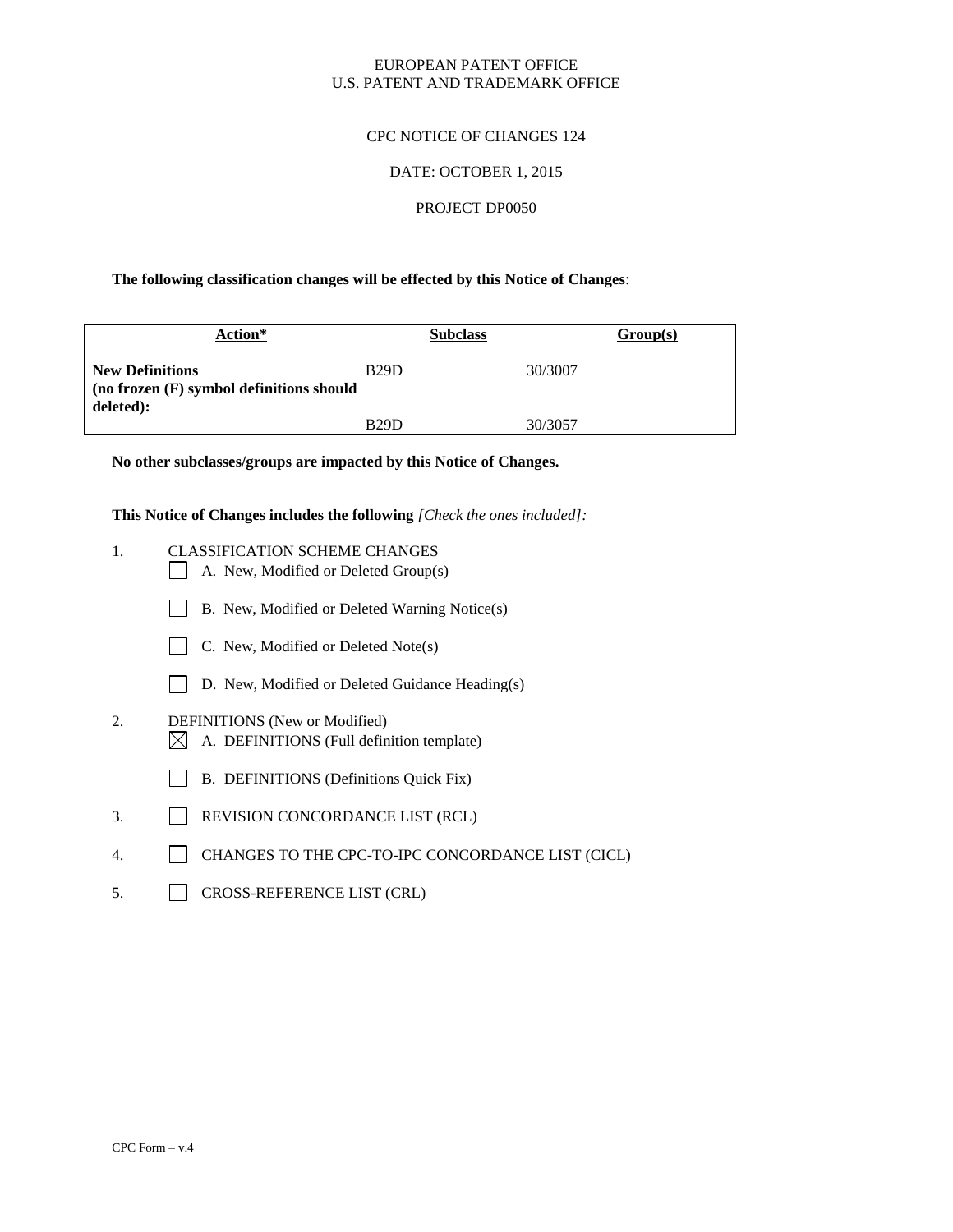DATE: OCTOBER 1, 2015

PROJECT DP0050

# **2. A. DEFINITIONS (i.e. new or modified)**

## **B29D30/3007**

**{by feeding a sheet perpendicular to the drum axis and joining the ends to form an annular element (bending sheets and joining the edges B29C53/42)}**

### **Definition statement**

*This subgroup covers:*

Illustrative example of subject matter classified in B29D30/3007

EP 0 530 673 - A